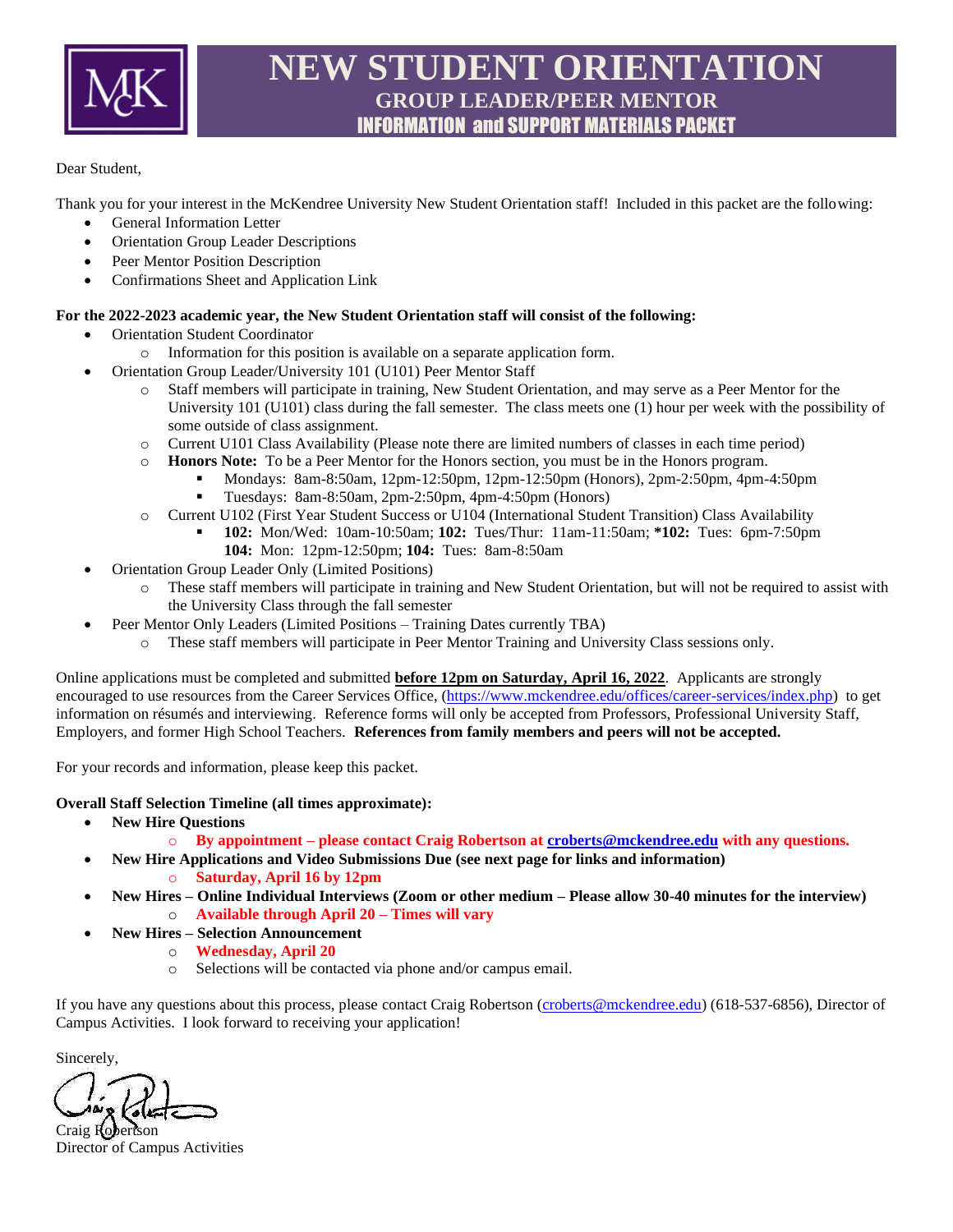

# **NEW STUDENT ORIENTATION GROUP LEADER** INFORMATION and SUPPORT MATERIALS PACKET

# *Orientation Group Leader/University 101 Peer Mentor Positions:*

The Office of Campus Activities at McKendree University is seeking returning, full-time students to fill spots to complete our Orientation Group Leader/Peer Mentor staff for the 2022-23 New Student Orientation program. We are looking for dedicated, energetic and organized students to spearhead the coordination of the program. Selection as an Orientation Group Leader is a unique honor and a rewarding opportunity for personal and professional growth.

New Student Orientation is designed to welcome and acquaint all entering students and their families to McKendree University. The goals of orientation are:

- to introduce entering undergraduate students to the opportunities and responsibilities of academic life at the University;
- to integrate entering students into life at the University by connecting them to other students, faculty and administrators
- to introduce new students to the obligations and ethical standards of living in the community
- to help students maintain their personal health and wellness
- to introduce them to educational programs and opportunities academic, social and religious
- to familiarize the families of new students with the University experience
- to introduce new students to McKendree University's traditions, standards, and policies

All positions will report directly to **Craig Robertson**, *Director of Campus Activities.* 

### *General Requirements and Qualifications:*

- 1. Orientation Group Leaders must be enrolled as a full-time undergraduate student and must be at minimum a sophomore student for Fall 2022. **They must be in good academic and judicial standing with a minimum cumulative GPA of 2.4 throughout employment with the Office of Campus Activities.** All candidates' academic and judicial records will be reviewed. The University reserves the right to decline participation to any student that does not meet requirements.
- 2. Orientation Group Leaders will be **required** to participate in Orientation Group Leader selection and other training sessions.
- 3. Orientation Group Leaders must have an overall working knowledge and understanding of the University and be able to accurately and effectively express this knowledge and understanding to incoming First Year students and their families. Enthusiasm for McKendree University and the New Student Orientation program is a must.
- 4. **Teamwork and Leadership:** Orientation Group Leaders will be expected to understand their role as University paraprofessionals, and as representatives of the Office of Campus Activities agree to act in a professional and responsible manner while executing their position responsibilities.
	- a. Exhibit exemplary leadership potential and experience. Be open-minded towards cultures, ethnicities, lifestyles and backgrounds and inclusiveness.
	- b. Collaborate with Orientation staff and others to reach a shared vision and goal process
- 5. Possess strong communication and interpersonal skills.
- 6. Ability and willingness to confront and mediate conflict
- 7. Excellent organizational skills
- 8. Ability to serve as a role model; strong motivator
- 9. Support the University's purpose and goals for orientation. Activities are planned to:
	- a. Acquaint new students with each other, upperclassmen, faculty, and staff
	- b. Introduce new students to educational programs and opportunities academic, social and religious
	- c. Introduce new students to McKendree University's traditions, standards, and policies
	- d. Introduce new students to the obligations and ethical standards of living in the community
	- e. Motivate new students for success at the University
	- f. Ease the transition to college life, giving attention to the special needs of any group or category of students
- 10. Leaders are expected to actively engage with students and provide overall support to make each program a success in accordance with our goals and mission.
- 11. Facilitate group presentation and discussions on subjects such as academics, and campus issues
- 12. Assist with supervision of scheduled Orientation events and serve as an informative and professional representative of the staff and of McKendree University at all times
- 13. All other duties as assigned.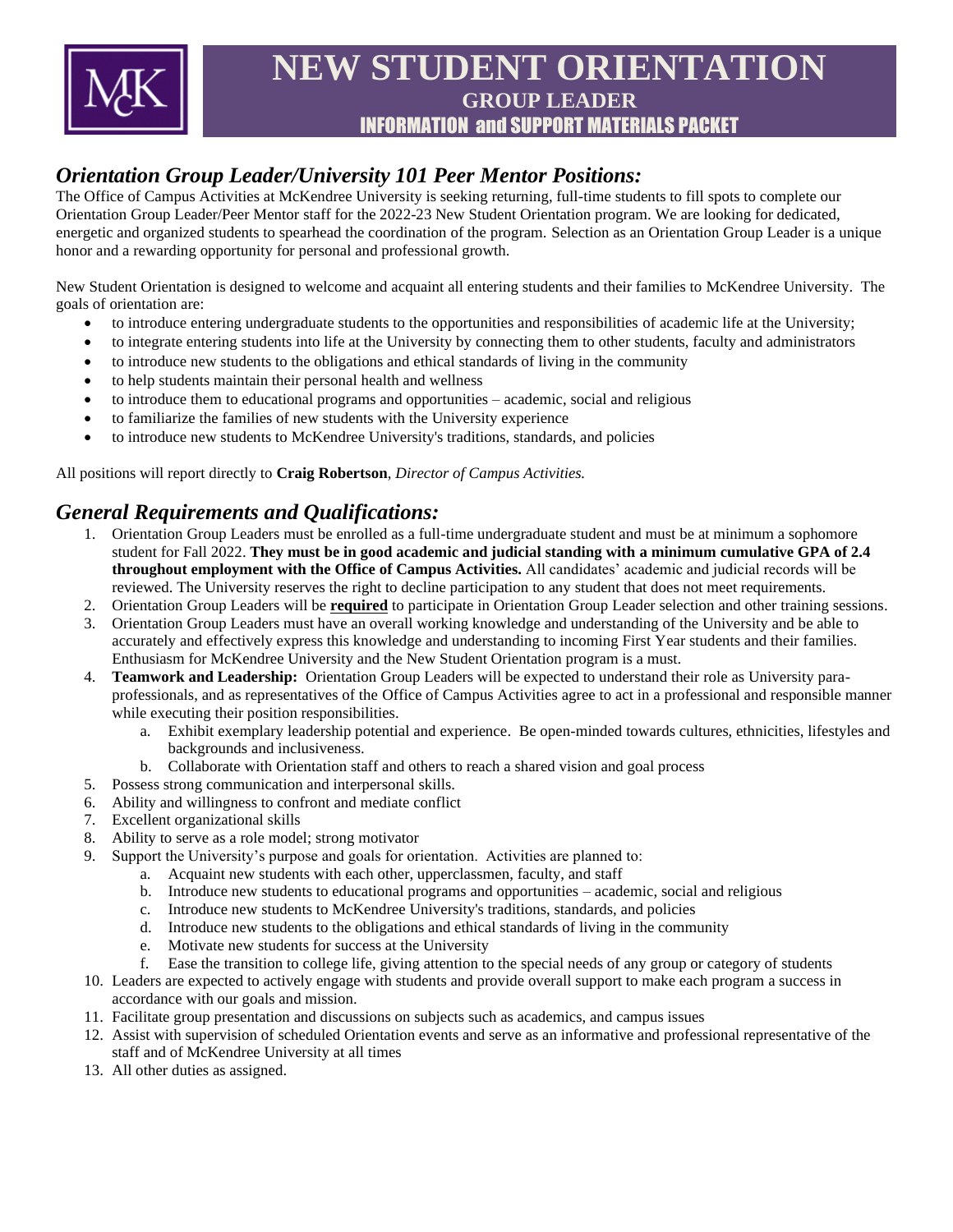

# **NEW STUDENT ORIENTATION UNIVERSITY 101 - PEER MENTOR** INFORMATION PACKET

The University 101 Peer Mentor (UNI101 Peer Mentor) serves as a guide to support and provide academic assistance to first year students. The Peer Mentor serves as an integral part of the University 101 class, and in conjunction with New Student Orientation, it represents the first-year student acclimation to campus life. Each Peer Mentor assists students in developing their knowledge, learning new skills and bolstering their confidence to become independent learners with high academic performance. The Peer Mentor works closely with their faculty instructor in planning and preparation for the course, attends each class, assists students in transitioning to McKendree University, and may coordinate some out-ofclass activities.

#### **Position Requirements:**

- Current undergraduate McKendree University student in good academic standing with a 2.75 cumulative GPA or higher
- Successfully completed University 101 class and have at least 30 credit hours by the beginning of the Fall 2022 semester.
- Must be able to attend general staff orientation/training. Due to Covid-19 concerns and uncertainty, training may consist of a variety of online modules, and in-person (August) staff training. Final dates are to be determined.
- Have the ability to relate to students from a variety of backgrounds and abilities and a desire to help them succeed.
- Have the ability and desire to work as a team member
- Have an understanding and sensitivity towards challenges new students face when transitioning to college
- Be knowledgeable about various resources on campus
- Exhibit knowledge of time management, organizational and study skills, as well as effective learning habits
- Display effective communication skills (written and verbal) and the ability to communicate difficult concepts
- Utilize strong critical thinking skills and the creativity to teach others to develop critical thinking skills
- Adaptable and willing to learn and implement new strategies for learning
- Utilizes Word, Excel, PowerPoint, and internet effectively

#### **Goals and Objectives:**

- Serve as an energetic and enthusiastic mentor to help first-year students succeed at McKendree University
- Develop and maintain relationships with and provide assistance and support for first-year students (focus on a smooth transition, acclimation and a sense of belonging)
- Assist students in their transition to the college environment
- Support students in developing or refining their ability to actively pursue their academic and career goals.
- Support students in developing or refining their study skills and time management strategies. Make students aware of available resources on and around campus.
- Ability to inform students of different campus clubs and organizations, how they may get involved, or be able to start a club of their own if one is not offered.

#### **Additional Responsibilities (This list is not comprehensive and additional duties may be assigned as needed):**

- Represent New Student Orientation and McKendree University positively before, during, and after University 101 responsibilities.
- Assist the UNI101 instructor with the planning, preparation, and execution for the course. (Minimum 16 hours)
- Attend all class sessions, demonstrate timeliness, and effective time-management
- Play an active role in classroom lessons (e.g., help facilitate class discussion, assist instructor with classroom management)
- Coordinate multiple out-of-class activities that will acquaint the students with various on-campus resources and those within the Lebanon area
- Promote the importance of community service
- Work with other Peer Mentors, New Student Orientation staff, in addition to campus faculty and staff respectfully
- Assist with the university-sponsored events through the academic year, including New Student Orientation and others.

#### **(continued)**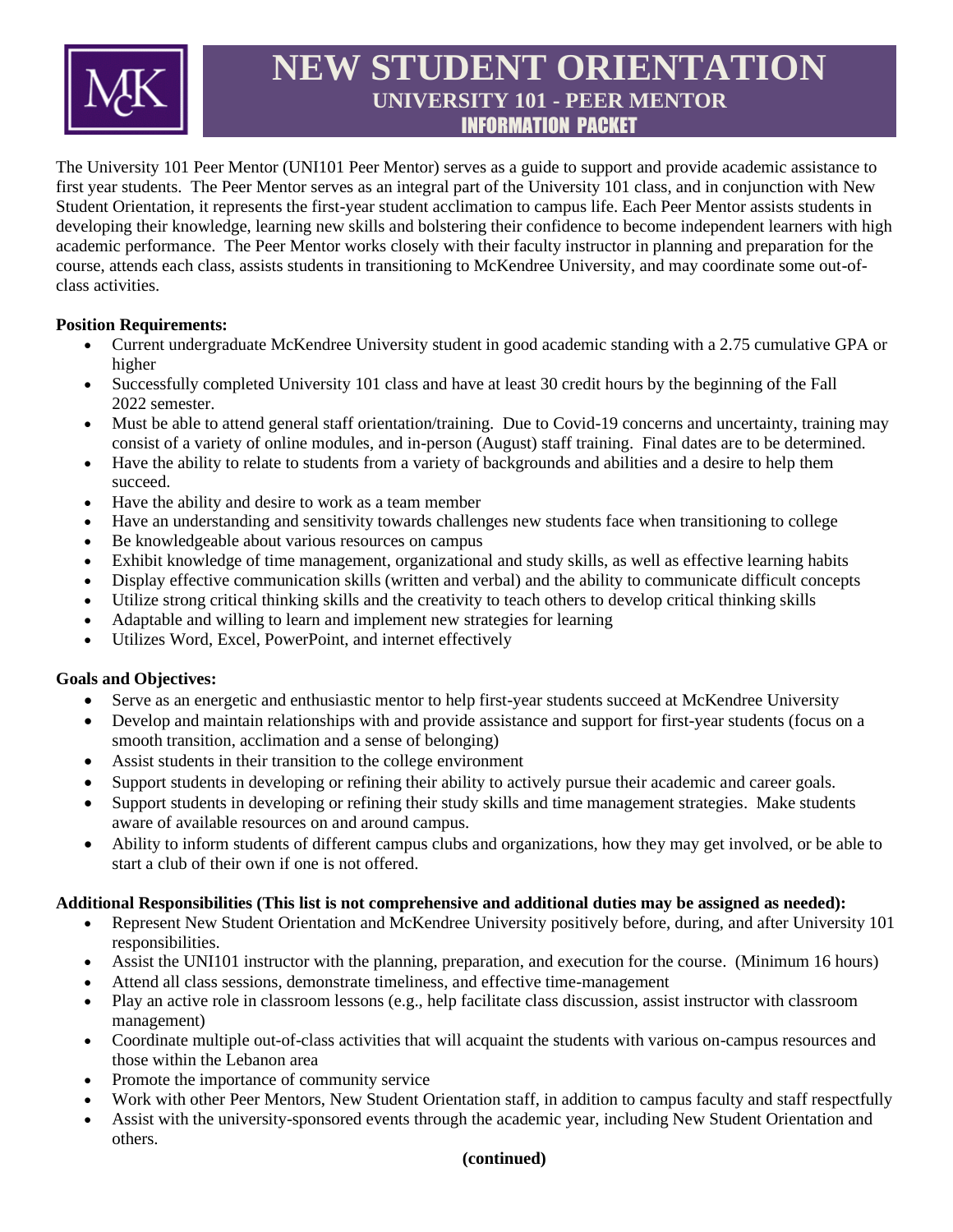- Accurately record class and out-of-class activity attendance
- Maintain confidentiality with any shared information
- Attend required meetings with other Peer Mentors and UNI101 supervisors
- Promote professionalism and contribute to a friendly and productive learning environment
- Uphold all McKendree University policies and expectations
- All other duties as assigned

#### **Benefits**

Peer Mentors have the opportunity to build relationships with new students, develop leadership skills and guide new students through their first semester at McKendree University.

- \$200 Stipend
- Early move-in to your campus room if living on campus
- Meals provided during August Orientation Staff Training and New Student Orientation (staff serving as both Orientation Group Leader and U101 Peer Mentor).
- Leadership experience and job skills (communication, public speaking, and teamwork), which look great on a résumé.
- Registration for conferences or other enrichment opportunities (if applicable)
- Improved skills, along with the satisfaction of representing McKendree University
- Gain valuable knowledge as you positively influence others and help students succeed at McKendree
- Expand your relationships and network of students, faculty and staff
- Potential recommendations from faculty and staff

#### **NOTE:**

• We will attempt to match Peer Mentor majors with similar U101 class divisions, however applicant majors may exceed available U101 course offerings. In that instance, peer mentor and course section may be made based upon best availability.

#### **CURRENT FALL 2022 UNIVERSITY 101 COURSE OFFERINGS and DIVISION:**

- Mondays:
	- o 12pm: BUS, CAS, Honors Only
	- o 2pm: BUS, EDU
- Tuesdays
	- o 12:30pm: EXP, FINE ARTS
	- o 2pm: BUS
	- o 3:30pm: CAS
- Wednesdays
	- o 8am: HP
	- o 12pm: BUS
	- o 2pm: SEC EDU
	- o 3pm: CAS
- **Thursdays** 
	- o 12:30pm: BUS
	- o 2pm: EXP

#### **CURRENT FALL 2022 UNIVERSITY 102 and 104 COURSE OFFERINGS:**

- Mondays/Wednesdays (102):
	- o 10am
	- o 2pm
- Tuesdays/Thursdays (102):
	- o 12:30pm
- Mondays (104)
	- o 12pm
- Wednesdays (104)
	- o 3pm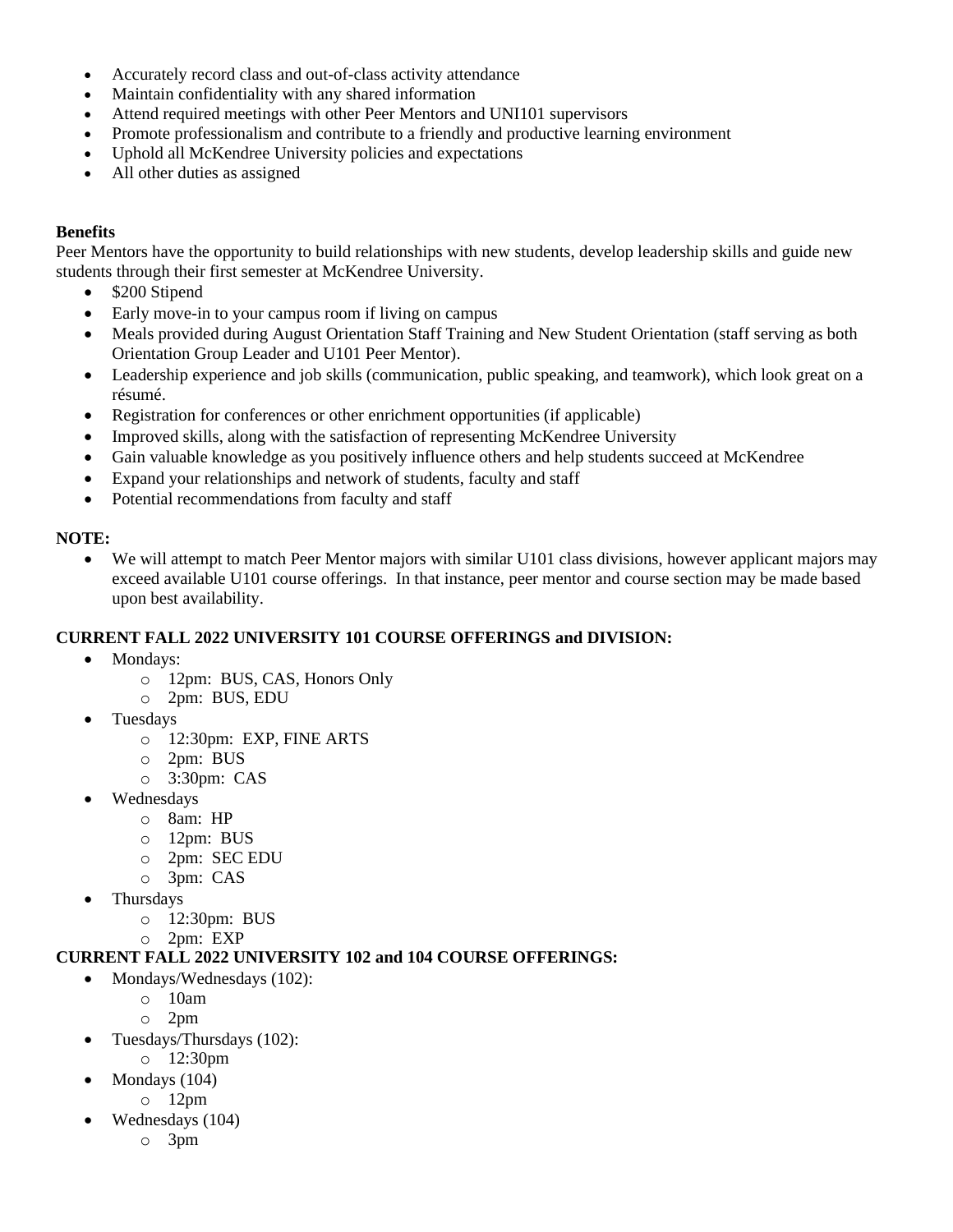## **New Student Orientation Staff Mandatory Commitments:**

\*Some dates may change depending on program availability

- **2022 Summer online training sessions:**
	- o **June (Dates/Times TBA)**
	- o **July (Dates/Times TBA)**
	- o **August (Dates/Times TBA)**

#### • **New Student Orientation Staff Training (August 13-16, 2022)**

*\*Staff are expected to be available all day for training purposes. Schedule will be updated as needed.*

- o **Orientation Staff Move In Date:** Friday, August 12, 2022 (Tentative time will be set) **Returning Staff Only Meeting: 4:00pm (tentative)**
- o **Orientation Staff Team Building/Social :** Saturday, August 14
- o **Peer Mentor Training:** Tuesday, August 16 at 10am (tentative)
- **New Student Orientation** *\*Staff are expected to be available all day for New Student Orientation. Schedule will be updated as needed.* o **New Student Orientation:** Wednesday, August 17-Sunday, August 21, 2022
- **University 101 Class Assignment**
	- o Classes begin Monday, August 22, 2022 and conclude at the end of the Fall term
- **Welcome Week**
	- o Events and Activities during first week of classes
- **Involvement Fair – Campus Activities Office Table**
	- o **Friday, August 26, 2022; 11am-2pm (Tentative)**
- **2023 Staff Selection Information Sessions**
	- o **November – TBA 2022 – Dates and Times TBA**

#### **New Student Orientation Staff Member Compensation and Benefits:**

- \$175 stipend (Orientation Group Leader). Assistance beyond Orientation may be eligible for additional compensation.
- \$200 additional stipend (Peer Mentor)
- (1) Orientation Staff polo shirt, (2) Orientation Staff t-shirts, (1) Into the Streets t-shirt, (1) U101 Peer Mentor Polo Shirt\*
- O-Card Receive a total of 6 free items during the 2022-22 academic year at Campus Activities-run concessions (basketball, volleyball, lacrosse, soccer, wrestling, baseball, or softball)
- Early move-in to your campus room if living on campus
- Various meals provided during August Orientation Staff Training and New Student Orientation.
- Leadership experience and job skills (communication, public speaking, and teamwork), which look great on a résumé.
- Registration for conferences or other enrichment opportunities (if applicable)
- Improved skills, along with the satisfaction of representing McKendree University
- Gain valuable knowledge as you positively influence others and help students succeed at McKendree
- Expand your relationships and network of students, faculty and staff
- Potential recommendations from faculty and staff

#### **Conflicts and Restrictions (***If you have questions, please contact the Director of Campus Activities***):**

- **Orientation Group Leader and Peer Mentor:** Due to the time commitments for New Student Orientation training and the Orientation program dates, applicants who also participate in a fall sport program or activity including: McKendree Athletics, Residence Life, Marching Band, Cheer, or other conflicting programs are required to provide the written signature of the applicant's coach, supervisor, etc., **who agrees to your 100% participation** in scheduled trainings and orientation activities.
- **Orientation Group Leader Only Applicants:** This opportunity allows for participation of those applicants who may have conflicts fulfilling both roles as Orientation Group Leader and Peer Mentor due to athletic or programmatic conflicts. Those applying for **Orientation Group Leader Only** positions are required to be present for training purposes.
- **Peer Mentor Only Applicants:** This opportunity allows for participation of those applicants who may have conflicts fulfilling both roles as Orientation Group Leader and Peer Mentor due to athletic or programmatic conflicts. Those applying for **Peer Mentor Only** positions are required to be present for Peer Mentor training purposes and other assignments as available.
- New Student Orientation Staff may not have other conflicting time commitments during assigned training or standard orientation or peer mentor sessions, but may be excused during free time depending on the program needs, and Director's permission.

#### **Discipline and/or Termination**

The Office of Campus Activities may dock pay, place a staff member on probation, or terminate employment under the following circumstances:

- Failure of a staff member to carry out responsibilities and/or terms and conditions of his/her employment.
- On-campus or off-campus conduct deemed inappropriate for a campus staff member, which includes violations of Residence Life or the Campus Judicial Policies and Regulations Document, and/or other McKendree University policies.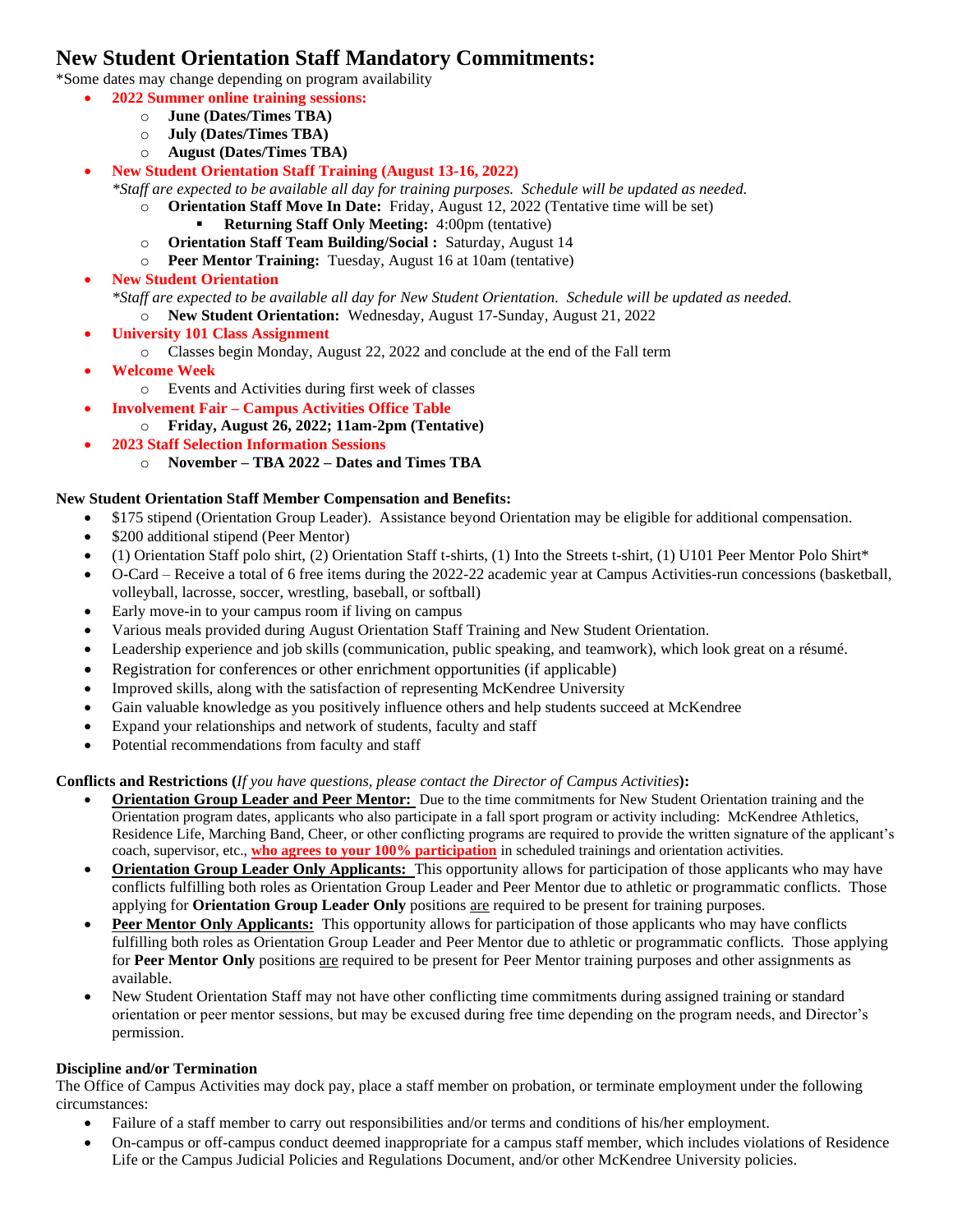# **Confirmations Sheet**

*\*Please read the information listed below. On your online application, you must confirm that you have read, understand, and are responsible for the information presented in this packet.* 

*The online application is available BELOW or at [www.mckendree.edu/orientation.](http://www.mckendree.edu/orientation)* 

*Please ensure that application information is complete and accurate to avoid and interruptions in the selection process.* 

I understand that the following are **mandatory**:

- **2022 Summer online training sessions:**
	- o **June (Dates/Times TBA)**
	- o **July (Dates/Times TBA)**
	- o **August (Dates/Times TBA)**
- **New Student Orientation Staff Training (August 13-16, 2022)**

*\*Staff are expected to be available all day for training purposes. Schedule will be updated as needed.*

- o **Orientation Staff Move In Date:** Friday, August 12, 2022 (Tentative time will be set)
	- **Returning Staff Only Meeting: 4:00pm (tentative)**
- o **Orientation Staff Team Building/Social :** Saturday, August 14
- o **Peer Mentor Training:** Tuesday, August 16 at 10am (tentative)

#### • **New Student Orientation**

*\*Staff are expected to be available all day for New Student Orientation. Schedule will be updated as needed.*

- o **New Student Orientation:** Wednesday, August 17-Sunday, August 21, 2022
- **University 101 Class Assignment**
	- o Classes begin Monday, August 22, 2022 and conclude at the end of the Fall term
- **Welcome Week**
	- o Events and Activities during first week of classes
- **Involvement Fair – Campus Activities Office Table**
	- o **Friday, August 26, 2022; 11am-2pm (Tentative)**
- **2023 Staff Selection Information Sessions**
	- o **November – TBA 2022 – Dates and Times TBA**

#### *\*Some of the above dates may change depending on program availability.*

I acknowledge that I have read the position descriptions included in the applicant packet and I am aware of the job qualifications, responsibilities, and expectations that are required of a New Student Orientation Staff Student Employee. I understand that the dates and terms of employment are mandatory. I agree to be present and accountable for all required dates if chosen as a New Student Orientation Staff member, and failure to meet these requirements will be grounds for termination.

I understand that there is a grade requirement for this position and that the Director of Campus Activities will verify this information. I hereby give permission to the Office of Campus Activities to obtain information about my academic and disciplinary status. This information will be used for the sole purpose of determining my eligibility for the Orientation Group Leader/Peer Mentor position.

I understand that I am required to participate in the social network accounts created by the Office of Admissions or Office of Campus Activities who will view them for appropriate content related to the New Student Orientation staff position. Either office may request any inappropriate material, deemed by the Office or University, to be changed or removed. I understand that failure to change or remove requested content will be grounds for termination.